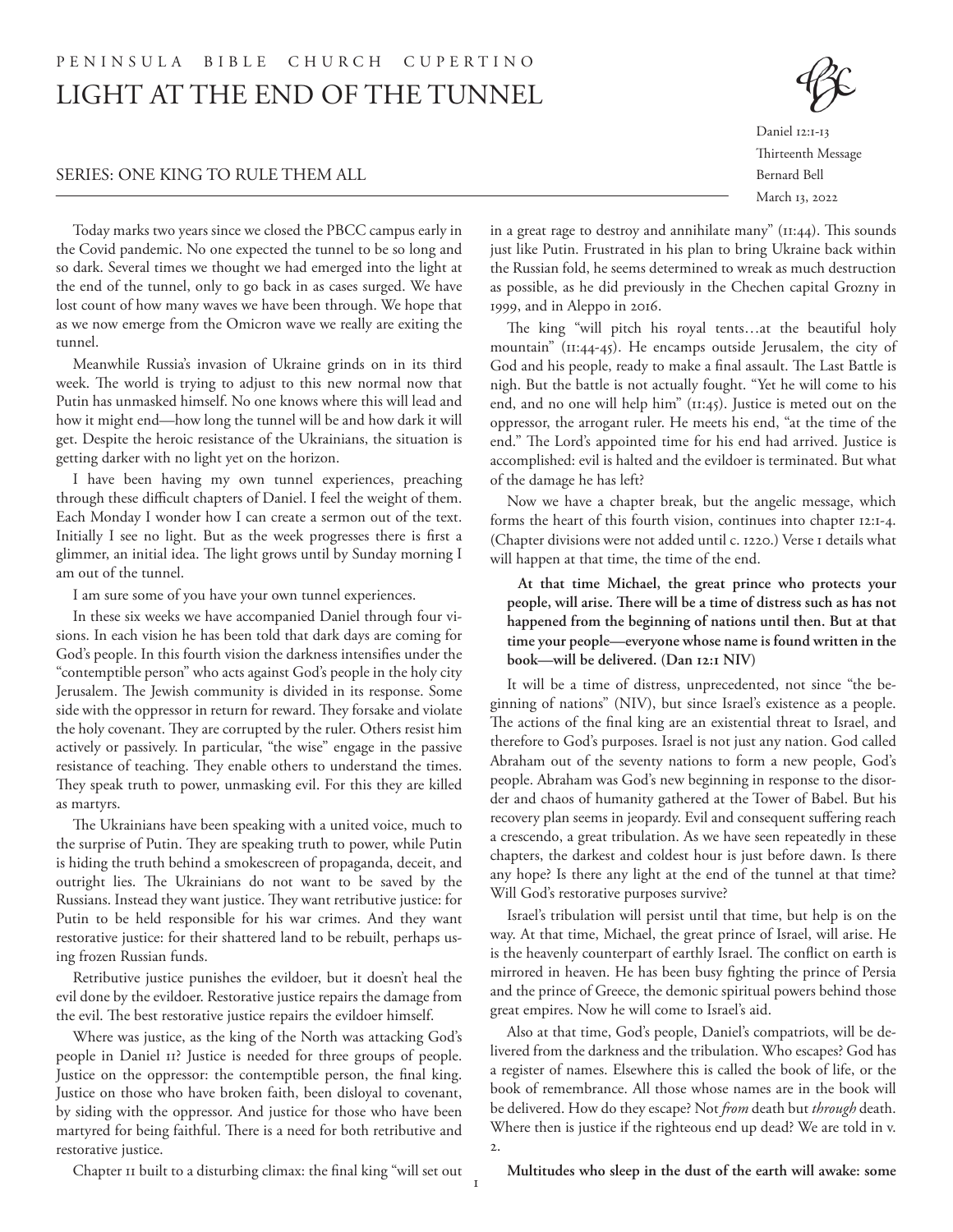#### **to everlasting life, others to shame and everlasting contempt. (12:2)**

Many who sleep in the dust of the earth will awake. Sleep and awake are clear metaphors for death and new life. There will be resurrection. Those who awake do so to different destinies. Some rise to everlasting life. Others to shame and everlasting contempt; these are presumably those who broke covenant.

Verse 3 specifies the first group, those who rise to everlasting life.

#### **Those who are wise will shine like the brightness of the heavens, and those who lead many to righteousness, like the stars for ever and ever. (12:3)**

They are the wise who lead many to righteousness. They will shine brightly, like the brightness of the sky in the day time, like the brightness of the stars at night.

The blasphemous king had exalted and magnified himself above every god (11:36). He had made an assault on heaven. He was following in the pattern of the Babylonian king who said, "I will ascend to the heavens; I will raise my throne above the stars of God; I will sit enthroned on the mount of assembly… I will make myself like the Most High" (Isa 14:13-14). The arrogant ruler exalts himself to the heavens and is cast down. This is the pattern of every human ruler who does as he pleases.

God's faithful servants follow the opposite trajectory. They were cast down to the ground by their oppressors, killed while being faithful. But God exalts these faithful martyrs to the heavens. The wise will be vindicated and exalted. These are the faithful resisters of 11:33- 35. By their instruction they lead many to righteousness. That is, they teach God's people how to remain true and faithful to his covenant, loyally devoted to him, while living in a foreign empire, while living in difficult times. They may die for their faithfulness, but they will be vindicated. This language is echoed by Jesus: "Then the righteous will shine like the sun in the kingdom of their Father" (Matt 13:43).

Here in 12:2-3 we have the clearest reference in the OT to resurrection. Conviction about resurrection arose from the problem of martyrdom. Where is justice when God's faithful people are killed specifically for being faithful, for being loyal to God? What would justice be for them? This has been an issue ever since Abel, who was the first martyr. He was killed *while* being faithful. He was killed *for* being faithful. His blood cried out from the ground to God. Retributive justice on Cain could not bring justice for Abel's spilt blood. The only adequate answer is resurrection—restorative justice.

The message of the vision ends on this positive note of resurrection. The time just before the end is very dark, but there is light at the end of the tunnel. God's faithful people will be vindicated by being restored to life in resurrection.

Daniel is to seal the words of the scroll until the time of the end, which from his vantage point is far in the future. How far in the future? Daniel wants to know, so he asks, "How long will it be before these astonishing things are fulfilled?" (6). He receives a cryptic answer, "It will be for a time, times and half a time" (7).

This is similar to the answer given in the first vision for how long the blasphemous little horn will oppress God's holy people. It will be "for a time, times and half a time"  $(7:25)$ , where it is clear that the "times" is two times, for a total of  $3\frac{1}{2}$  times. It is assumed the same here. It is further assumed that this refers to 3½ years, that is 42 months.

We can empathize with Daniel who writes, "I heard but I did not understand" (8). I am sure all of us have felt this way throughout this second half of the book.

Later Daniel is told two more time periods: 1,290 days and 1,335 days (11-12). These work out to 43 and 44½ months. The three time periods form a sequence: 42, 43 and 44½ months. Taking 42 as the baseline, the increase is one month and 2½ months for a total of 3½, which may or may not refer back to the 3½ times. The meaning of these three times is elusive.

As we draw this series to a close I want to look back over Daniel's four visions. There is a common pattern.

In the first vision (ch. 7), Daniel sees a sequence of four beasts, from which come ten horns, and finally a little horn. This final figure does evil against both God and God's people. The little horn speaks arrogantly and against God. It attacks and defeats the saints. But there is justice both on the evil oppressor and for God's faithful saints. Retributive justice against the little horn: its power is taken away and it is destroyed. And justice for the saints: the Ancient of Days issues a judicial ruling in their favor, and theirs will be the eternal kingdom. How long? For a time, (two) times and half a time.

In the second vision (ch. 8), Daniel sees in sequence a two-horned ram, a one-horned goat, from which come four horns, followed by a little horn which grows great. It exalts itself even to heaven. It attacks and destroys God's people. It terminates the daily sacrifice amid a rebellion that desolates. But it is destroyed by a non-human hand, that is, God. How long? For morning and evening 2300 times.

In the third vision (ch. 9), Jerusalem will be rebuilt, but a coming ruler will destroy both city and temple. He will terminate the daily sacrifice and install the abomination of desolation. How long? For seventy "sevens," broken down into 7+62+1.

Now in the fourth vision (ch. 10-12), Daniel sees a sequence of kings climaxing in a contemptible person, a ruler who in fury attacks God's people and temple. He is self-exalting, even to heaven. He desecrates the sanctuary, terminates the daily offering, and installs the abomination of desolation. God's people are divided. Some are seduced by the little horn and profit from aligning themselves with him. But the wise engage in passive resistance: they teach others to understand so they can be righteous not wicked, so they can be faithful not unfaithful, so they can be loyal to the one true God not switch their loyalty to a human king. This king will come to his end at the moment of his greatest assault. Then the faithful will be resurrected to life eternal. Those who sold out will go to shame and everlasting contempt. How long? For a time, times and half a time; for 1,290 days; for 1,335 days. Perhaps understood as 42, 43, 44 $\frac{1}{2}$ months.

So we see the same pattern across all four visions. A human ruler exalts himself far above his proper station, even to the heavens; he grasps after equality with God. He attacks God's people, desecrating God's sanctuary. He seems all-powerful. But God will enact justice: judgment upon the arrogant ruler, and vindication for his faithful saints who receive resurrection and a place in his eternal kingdom. Retributive justice on the arrogant ruler. Restorative justice for God's faithful people. This is the pattern of history.

In the short term this pattern was fulfilled in Antiochus IV Epiphanes, ruler of the Seleucid Empire. This king proclaimed himself *Theos Epiphanes*, God manifest on earth. But he met his end. There followed a metaphorical resurrection as Israel became an independent kingdom for 80 years. But it was corrupt, the rulers abused power, and it ended in civil war. It is ironic that the Romans came in 63BC to put down the civil war between the Jewish factions. It became clear that Israel was as much a part of the problem as the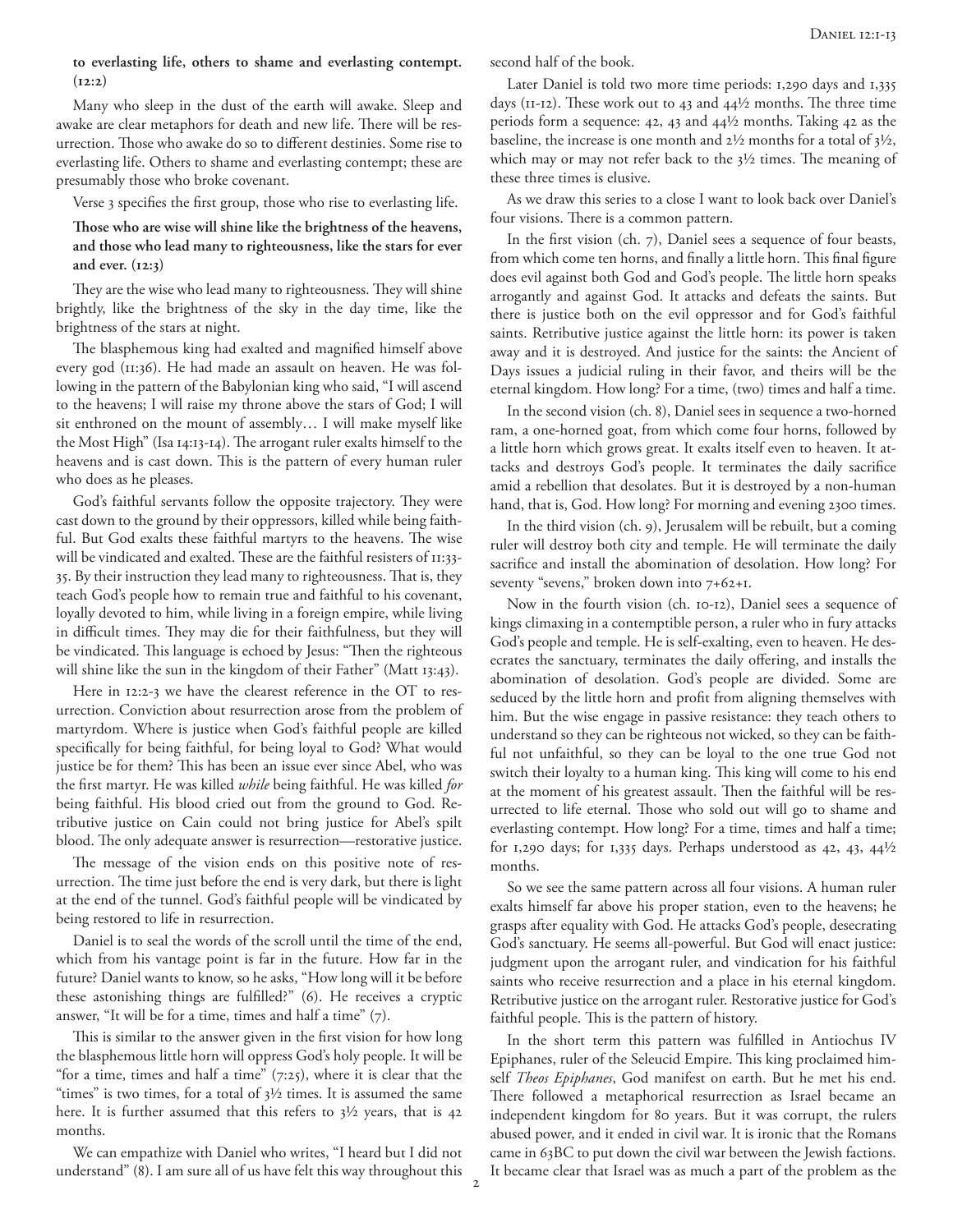LIGHT AT THE END OF THE TUNNEL

pagan empires. Israel had failed in its mission to be the new humanity.

It was into this darkness that God sent his beloved as the light. But his own did not receive him. Instead they put out the light. Saying "We have no king but Caesar" (John 19:15), the leadership of his own people handed him over to the empire of the day to be executed as a dangerous rebel. Evil had won. The one faithful human had been rejected and killed. Where was justice? What had happened to God's purposes for humanity? The world lay in darkness that first day, through the second day, and into the third day.

Then God vindicated his martyred faithful servant in resurrection. He restored him to physical life in a physical body. Justice required this: death had no rightful claim on Jesus. Then God did a most surprising thing. He did not point his finger at rebellious, sinful humanity and demand retributive justice. Instead, he spread his arms wide and offered restorative justice. He invited rebellious humanity to come and receive forgiveness and new life in Christ. When we give our loyalty to Jesus and are "in Christ," we participate in his death and resurrection. This is symbolized in baptism, in which we pass through the waters and emerge into new life. It is worked out daily, as we die to self and put on Christ, being renewed by the Spirit. And it will be fully realized when Christ returns: we shall be raised bodily in an incorruptible body.

We recited the Apostles' Creed. "I believe in Jesus Christ…who suffered under Pontius Pilate, was crucified, dead, and buried…the third day he rose again;" then "I believe…in the resurrection of the body, and the life everlasting." What God did with Jesus's body he will do with ours: bodily resurrection. This is the ultimate restorative justice. But it goes beyond restorative justice. We will be more than we once were, for we shall be in transformed bodies, fully conformed to the likeness of Christ, and readied for God's presence in glorious light from which all darkness has been banished. This is more than floating on a cloud with Jesus in heaven. The ultimate destiny is life on earth in a new heaven and a new earth that has been restored, indeed perfected to something beyond what it once was. This is the ultimate light at the end of the tunnel.

Meanwhile, we also affirm the communion of saints. Those who have gone before us into death in Christ, and we who are still alive in Christ, are in communion. We are knit together as one body, as one family.

Much of the imagery of Daniel is carried over into the Book of Revelation, which our women are studying and which I have been referring to each week. The imagery is re-visioned through Christ Jesus. He is the antithesis of the self-exalting ruler. The beast of Revelation is all the beasts and horns of Daniel rolled into one. He speaks arrogant words. He is worshiped by a deceived humanity. He wages war on the saints and conquers them. The martyrs cry out, "How long…until you judge the inhabitants of the earth and avenge our blood?" (6:10) How long? Five times we are told how long it is, using three different expressions: a time, times and half time; or 42 months; or or 1,260 days. During this time the holy city is trampled; the two witnesses prophesy and are killed by the beast; the woman is nourished in the wilderness; and the beast seems to have all the authority and power. I understand that all of these things are happening simultaneously throughout the entire Church age. God's people bear faithful testimony to the Lamb, for which they are killed by the beast who conquers them. But the Church, God's people as an entity, is preserved. The dragon, Satan, is raging mad because he has been thrown out of heaven in a war with the angel Michael, and

goes off to make war on the saints, using the beast. At the end the evil powers gather their forces for a final battle at the place called Armageddon, the mount of assembly. Three times we read of them gathering but each time it is over before the battle is even fought. The dragon, the beast, and the false prophet are thrown into the lake of fire. They are removed from the earth, together with all evil. And God issues a ruling in favor of the martyrs (20:4), just as he issues a ruling in favor of the saints in Daniel 7. They live in resurrection life, following in the footsteps of Jesus who was martyred but lives.

How is Daniel to live in the light of the vision he has received? The linen-clad man tells Daniel, "Go your way, Daniel…go your way to the end" (9, 13). The end is determined. God has an appointed time. Meanwhile, carry on living your life. But do so in the light of the wisdom, understanding, and discernment provided by the visions.

The crisis will create a divide between those who respond well and those who respond poorly. Some will be faithful, some will be faithless:

## **Many will be purified, made spotless and refined, but the wicked will continue to be wicked. None of the wicked will understand, but those who are wise will understand. (12:10)**

This verse has a chiastic construction. In the inner pair, the wicked will continue to be wicked. Wicked is the opposite of righteous. Both are relational terms. The righteous person acts faithfully within his relationships; the wicked person acts unfaithfully. The wicked acts unfaithfully towards God and towards others. These are the ones who forsake the holy covenant, who violated the covenant (11:30, 32). They prospered because the king of the North favored and flattered them. But he corrupted them. They failed to understand the times, and thus failed to respond faithfully in the times.

The outer pair of the chiasm is about the faithful. They "will be purified, made spotless and refined," a link back to 11:35. They are martyrs, killed for their faithfulness to God. How are they able to remain faithful even in the face of death? Because they are the wise who understand the times. They are able to see behind the curtain and discern the spiritual realities. They will not give their allegiance to the self-exalting ruler. Instead they stay loyal to the one true God—in the face of death and through death. They entrust themselves to God. He will vindicate them in resurrection. Through their martyrdom they are purified and refined, ready to shine brightly in the resurrection.

Daniel is the paradigmatic wise person in the book. In the stories of the first half he was able to work faithfully in the pagan king's service, while also being loyal to God. Now he is to go his way, and carry on living faithfully in a pagan empire. He is now an old man. Soon he will die. But the book closes with this reassurance to him:

### **You will rest, and then at the end of the days you will rise to receive your allotted inheritance. (12:13)**

You will rest in the sleep of death. And at the end you will awake and rise to new life. You will receive your allotted inheritance. Not a place on a cloud, strumming a harp. But a place in a restored earth combined together with heaven. A place in a physical body on a physical earth.

We all face the challenge of how to live in the world while being loyal to a different kingdom. Daniel and Revelation are the two main apocalyptic works in Scripture. They draw back the veil to show us the unseen realities in the spiritual realm. This is not to feed